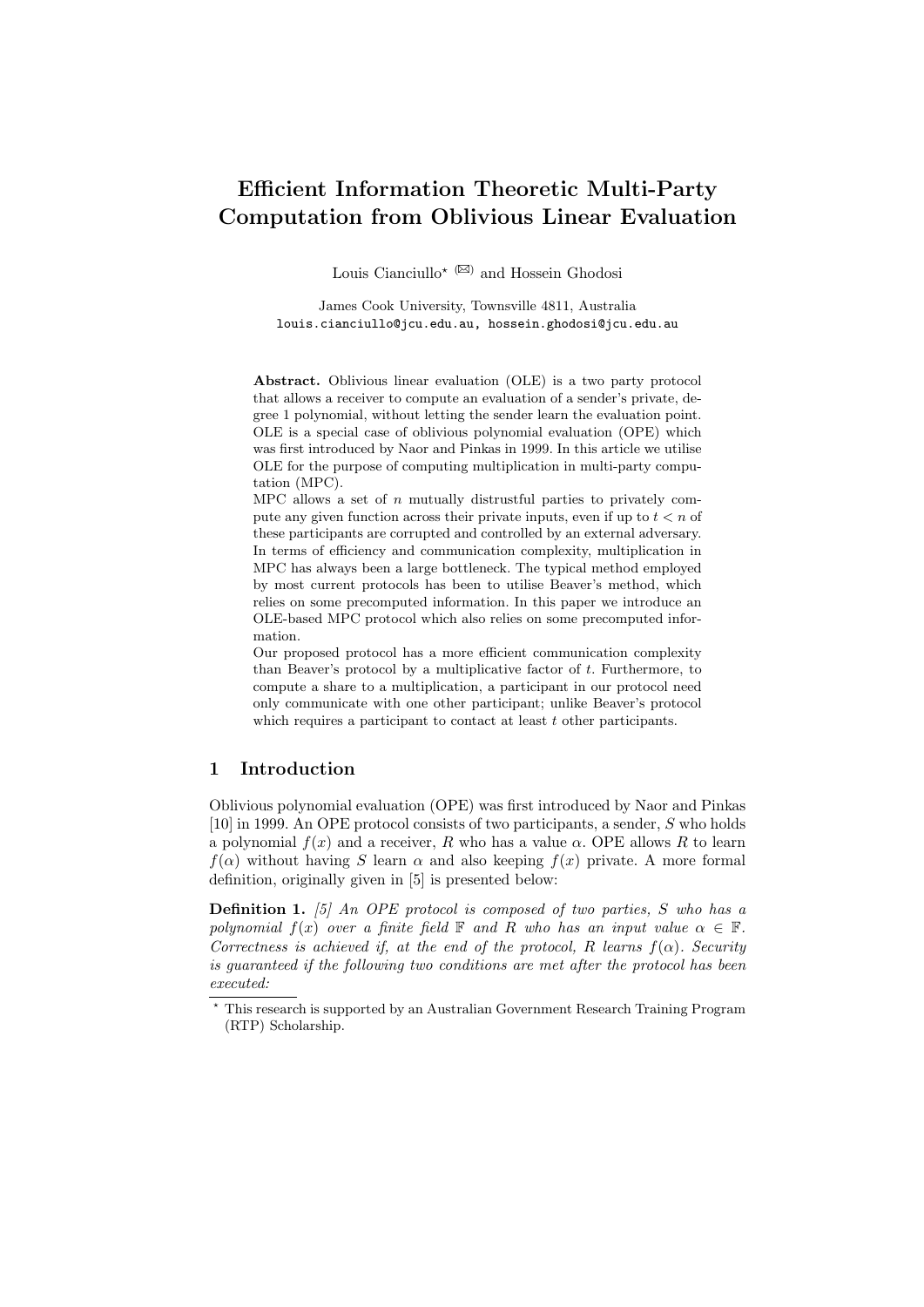1. S cannot reduce his uncertainty of  $\alpha$ .

2. R does not learn any information relating to  $f(x)$ , other than  $f(\alpha)$ .

In this article we focus on a special case of OPE, wherein  $f(x)$  is of degree at most one, known as oblivious linear evaluation (OLE). Specifically, we utilise OLE for the purpose of performing multiplication in multi-party computation (MPC).

MPC allows a set of  $n$  mutually distrustful participants to compute any given function across their private inputs, without revealing any information relating to their private inputs. We focus on the threshold setting, where an MPC protocol is considered secure if a set of t or less participants, where  $t < n$ , cannot gain any information relating to another participant's private input, other than what the output of the protocol gives them. More formally:

**Definition 2.** A  $(t, n)$  threshold MPC protocol allows a set of n participants,  $P_1, \dots, P_n$  with respective private inputs,  $x_1, \dots, x_n$  to compute a given function,  $f(x_1, \dots, x_n)$ .

Privacy is maintained if, after completion of the protocol, an adversary controlling any subset of up to t participants  $(t \leq n)$ , cannot learn more information (about other participant's private inputs) than what could be derived from each participant's individual, private input and the output of the protocol.

Traditionally, the adversary is classified as either passive or malicious. Participants under control of a passive adversary may share information with one another but do not deviate from the MPC protocol. Participants under control of a malicious adversary also share information but may act arbitrarily, i.e. they do not necessarily follow the protocol. Another aspect of the adversary considered in an MPC protocol is the resources it has at its command. Specifically, an unconditionally (information theoretic) secure MPC protocol is secure against a computationally unbounded adversary. Whilst a conditionally (computationally) secure MPC protocol is secure against a computationally bounded adversary.

In this article we focus on information theoretic  $(t, n)$  threshold MPC secure against a passive adversary. We show the construction of an efficient MPC scheme based on OLE. In the next section we give some background and motivation on this topic, following this we then discuss our contribution in depth.

#### 1.1 Background

MPC is an extremely powerful tool that can be used to solve practically any given problem involving a set of distrustful parties. In classical, unconditionally secure protocols [2,6,11] each participant,  $P_i$  ( $i = 1, \dots, n$ ) shares their private input,  $x_i$  by utilising Shamir's secret sharing scheme [12] to distribute shares to all participants. To compute a given function,  $f(x_1, \dots, x_n)$ , participants need simply perform all computations on the shares of each input value. For instance, if a participant wants to compute a share relating to the sum of two distributed input values he simply adds his two corresponding shares together. At the end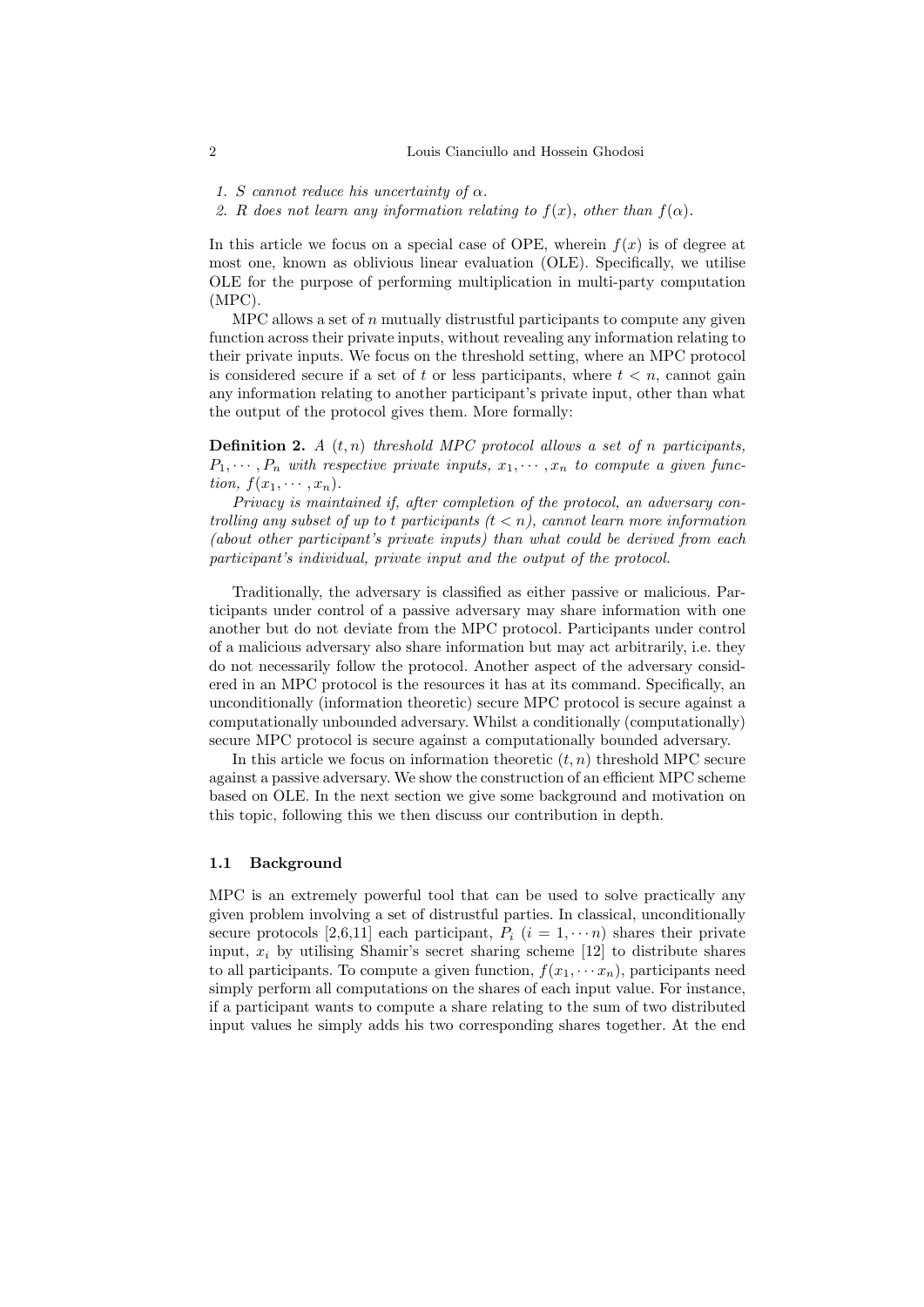of the protocol, a set of  $t + 1$  or more participants then pool their information to reconstruct the output.

Due to the homomorphic nature of Shamir's scheme [3] participants can easily compute any linear operation by privately computing on their shares. However, since the inception of MPC [8] the largest limiting factor has been the high amount of resources required to compute a multiplication. Perhaps the most widely known and efficient method of computing a multiplication in an MPC protocol is known as Beaver's method (A.K.A Beaver's triples) [1]. For completeness we review this protocol below.

Beaver's Method Beaver's method [1] for computing a multiplication in MPC relies on some pre-shared information known as a triple. Specifically, a triple is composed of three values, a, b and c where  $a \cdot b = c$  and  $a, b, c \in \mathbb{F}_q$  such that  $q > n$  and q is a prime number. Each participant has a share of these triples, such that participant  $P_k$   $(k = 1, \dots, n)$  receives the shares  $a_k, b_k$  and  $c_k$  relating to (respectively)  $a, b$  and  $c$ .

Suppose we have participants  $P_i$  with input  $x_i$  and  $P_j$  with input  $x_j$  for  $i, j = 1, \dots, n$  and  $i \neq j$ . To compute shares of the multiplication  $\gamma = x_i \cdot x_j$ we first have both  $P_i$  and  $P_j$  distribute shares of their private values among the other participants, where  $P_k$  gets  $x_{i_k}$  relating to  $x_i$  and  $x_{j_k}$  relating to  $x_j$ . To compute a share,  $\gamma_k$  relating to the product  $\gamma$ , a set of at least  $t+1$  participants execute the following steps:

- 1. Each participant,  $P_k$ , computes  $z_k = x_{i_k} a_k$  and  $v_k = x_{j_k} b_k$ , where  $z_k$ is a share of the value  $z = x_i - a$  and  $v_k$  is a share of  $v = x_j - b$ .
- 2. A set of at least  $t+1$  participants broadcast their shares,  $z_k$  and  $v_k$  amongst themselves.
- 3. Participants publicly reconstruct the values of z and v using the shares  $z_k$ and  $v_k$ , respectively.
- 4.  $P_k$  computes his share of  $\gamma$  as  $\gamma_k = zv + zb_k + va_k + c_k$ .
- 5.  $t+1$  or more participants can reconstruct  $\gamma = x_i \cdot x_j$  by pooling their shares.

In order to construct  $z$  and  $v$  a set of  $t+1$  participants is required to cooperate. If all participants in this set wish to compute these values (and consequently, the multiplication) then each participant must both receive and send  $t$  messages. Since each message would consist of 2 elements from the field  $\mathbb{F}_q$  (i.e.  $z_k$  and  $v_k$ ) the communication complexity of this protocol can be given as  $\mathcal{O}(qt^2)$ .

Many recent MPC protocols utilise a resource intensive computationally secure offline phase to compute these multiplication triples. The actual MPC is then carried out in a faster information theoretic online phase. For our purposes, we focus solely on the information theoretic online phase. It suffices to assume that participants gain the shares of the triples via an external party known as an initialiser, who (after computing and distributing the shares of the triples) does not take part in the actual MPC protocol. In the next section we review the OLE based two-party protocol given by Döttling et al. [7].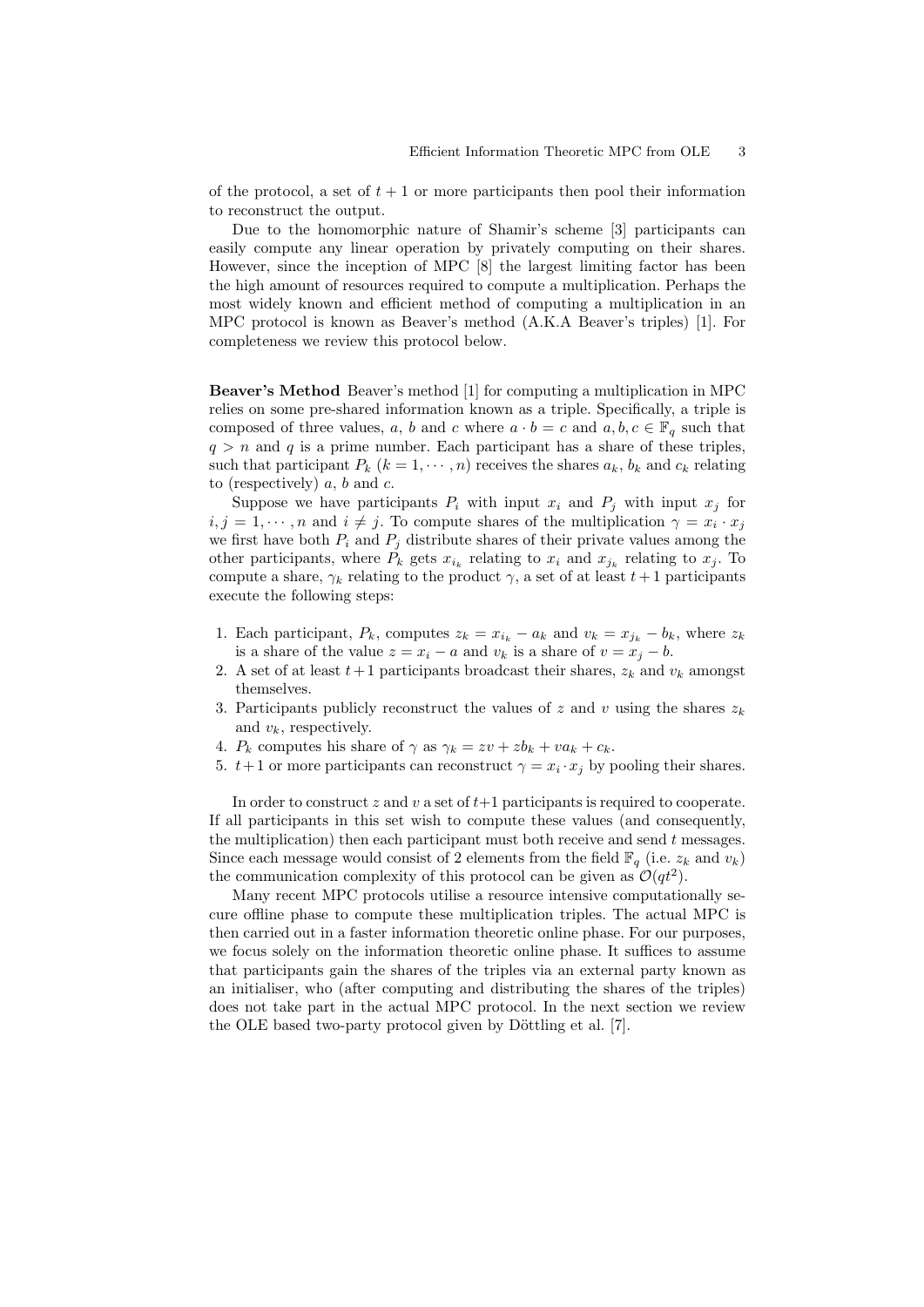**TinyOLE** Recently Döttling et al. [7] proposed a two-party protocol  $(n = 2)$ in which the two participants,  $P_1$  and  $P_2$  use OLE to compute shares to a multiplication. Specifically, they use OLE to compute multiplication triples in an offline phase. Their scheme utilises a simple additive secret sharing scheme wherein a given value, a (for example), is represented as  $a = a_1 + a_2$ , across a finite field F; where  $P_2$  has the share  $a_2$  and  $P_1$  gets  $a_1$ . Addition in their scheme consists of simply adding shares together. Multiplication is achieved by utilising OLE in a black-box fashion.

To compute a multiplication of two distributed (and not necessarily known) values, a and b, they rely on the fact that:  $ab = a_1b_1 + a_1b_2 + a_2b_1 + a_2b_2$ . To compute the "troublesome" terms of the form  $c = a_1b_2$  they utilise a black-box OLE. Essentially,  $P_1$  acts as a sender and submits the polynomial  $f(x) = a_1x-c_1$ where  $c_1$  is a randomly chosen value. The second participant,  $P_2$  acts as receiver and submits  $\alpha = b_2$ . Both participants send their values to a black-box OLE, with P<sub>2</sub> receiving back  $f(\alpha) = a_1b_2-c_1$ . If we set  $c_2 = f(\alpha)$  then each participant now holds a share of c as  $c = c_1 + c_2$ . To compute shares to the entire multiplication it is easy to see that at least 2 OLEs are needed.

Döttling et al. specifically use this method in a computationally secure offline phase to compute random multiplication triples, where the values of  $a$  and  $b$  are not actually known to either participant. Our proposed scheme differs to theirs in that we wish to utilise OLE in an information theoretic, online phase to compute the multiplication of known input values for a given MPC function.

## 1.2 Our Contribution

In this section we summarise our proposed MPC scheme which utilises OLE to compute shares to a given multiplication. In contrast to the methods discussed above our protocol obtains the following desirable properties:

- 1. Unlike Beaver's scheme [1] our proposed protocol only requires communication between two participants to compute a given share to a multiplication i.e. a participant may compute his share without the assistance of t other participants. We achieve this result by having one designated participant who acts as a sender in an OLE. The other participants need simply privately compute an OLE with this sender participant to compute a share to a multiplication. As a result of this, the communication complexity of our protocol is  $\mathcal{O}(qt)$ , which is more efficient than Beaver's (at  $\mathcal{O}(qt^2)$ ) by a multiplicative factor of t.
- 2. We do not rely on a black-box method of OLE and instead provide a specific construction. Our OLE multiplication scheme is based on the information theoretic protocol given in [9,13]. This scheme, like Beaver's scheme, relies on some precomputed information which can be produced via an offline phase or an initialiser. Since we wish to focus solely on the information theoretic OLEbased MPC scheme itself we will assume that the information is provided via an initialiser.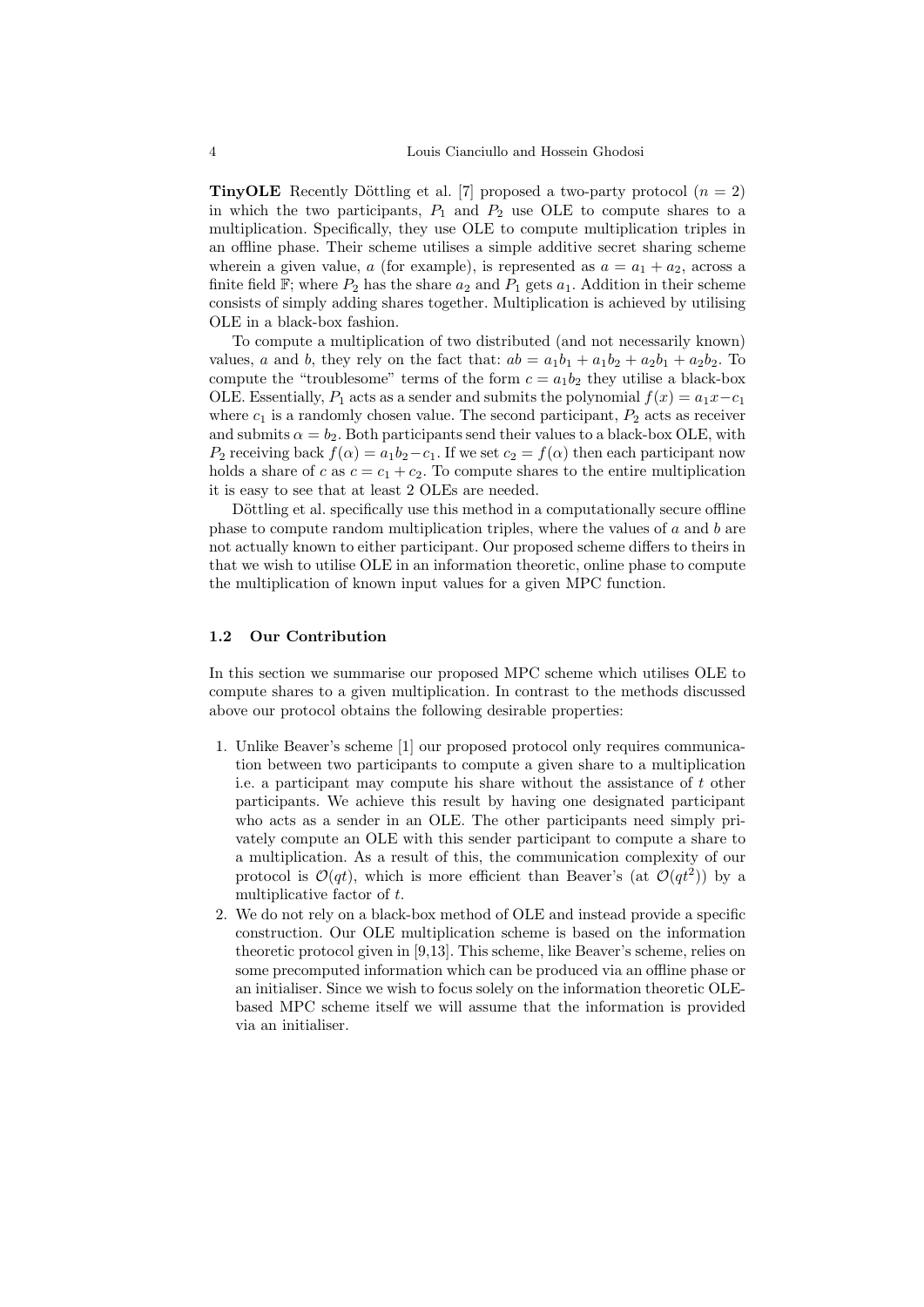- 3. Our scheme only utilises one OLE per participant to compute a multiplication. In a two party protocol we would only need one OLE. So, for an individual participant to compute his share (in either a multi-party or twoparty protocol) the complexity cost is just  $\mathcal{O}(q)$ . Using Beaver's scheme, this would be  $\mathcal{O}(at)$ .
- 4. Lastly, unlike the TinyOLE scheme [7], our scheme is scalable, in that it extends to the multi-party case with  $n$  participants. In fact, computing  $n$ shares (one for each participant) to a single multiplication requires only  $n-1$  OLEs, one for each individual participant to compute his share. We note that utilising all  $n$  participants is not actually necessary. We only really require a set of  $t + 1$  participants, enough to compute the output of a given multiplication at the end of the protocol.

#### 1.3 Outline

The rest of the paper is organised as follows. In section 2 we go over some of the sub protocols and tools used in our proposed MPC protocol. Section 3 gives a high level overview of our protocol as well as a model for security. The actual construction for our protocol is given in section 4, along with an evaluation and proof of correctness and security.

# 2 Preliminaries

In this section we review Shamir's secret sharing scheme [12] and the the information theoretic OPE originally given by Hanaoka et al. in [9]. Both of these protocols are fundamental building blocks of our proposed MPC protocol.

#### 2.1 Shamir's Secret Sharing Scheme

Like all MPC schemes our proposed protocol utilises secret sharing to ensure privacy. In a secret sharing scheme a set of  $n$  participants are each privately sent a share of a given secret. An authorised subset of these participants can pool their shares to recover the secret, whilst an unauthorised subset should get no information. We note that our proposed OLE-based MPC scheme can potentially work with any linear secret sharing scheme. However, in order to show a specific implementation we will demonstrate our proposed protocol using Shamir's secret sharing scheme [12].

Shamir's scheme is a  $(t, n)$  threshold scheme, meaning that an authorised subset is any set of  $t+1$  or more participants where  $t < n$ . This scheme operates over a finite field  $\mathbb{F}_q$  where  $q > n$  and q is a prime number. To demonstrate, suppose we have participant  $P_i$   $(i = 1, \dots, n)$  who wishes to distribute his input value,  $x_i$  among the other participants.  $P_i$  computes a random polynomial,  $g(x)$  of degree at most t and sets  $g(0) = x_i$ . He then privately sends to each participant,  $P_k$   $(k = 1, \dots n)$  the share  $x_{i_k} = g(k)$ . A set of  $t + 1$  or more participants can reconstruct  $x_i$  by performing Lagrange interpolation across their shares to compute  $g(x)$ .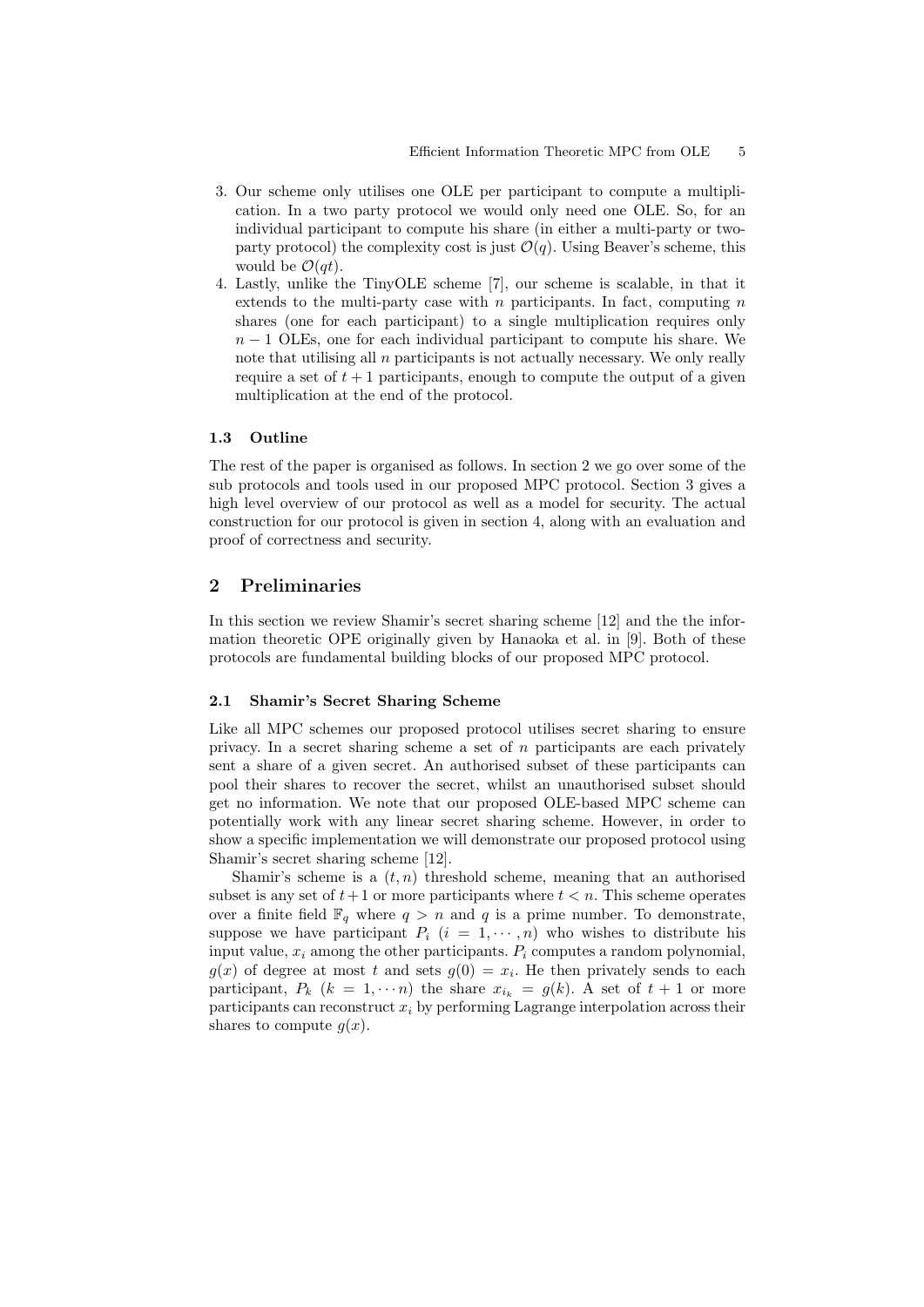#### 2.2 Information Theoretic OPE

Hanoka et al. [9] introduced an unconditionally secure OPE protocol that utilises some pre-distributed information to achieve information theoretic security. Our proposed OLE-based MPC protocol utilises a modified variant of their OPE protocol to compute a multiplication. Therefore, for completeness, we display their full protocol in figure 1.

In the initial, setup phase of their protocol a third party, known as an initialiser assigns some random information to both  $R$  and  $S$ . Following this the initialiser takes no further part in the protocol and  $R$  and  $S$  utilise the assigned information to compute an OPE in the computation phase of the protocol.

**Input:**  $\mathcal{R}$  has a value  $\alpha$  and  $\mathcal{S}$  the polynomial  $f(x)$  of degree at most t. **Output:**  $\mathcal{R}$  obtains  $f(\alpha)$  and  $S$  gets nothing.

Setup The initialiser privately sends:

- 1. A random polynomial,  $S(x)$ , of degree at most t to S.
- 2. A random value, d and the value  $q = S(d)$  to  $\mathcal{R}$ .

## Computation

- 1. R sends the value  $l = \alpha d$  to S.
- 2. S then computes and sends to R the polynomial  $V(x) = f(l+x) + S(x)$ .
- 3. R computes  $f(\alpha) = V(d) g$ .

Fig. 1. Information Theoretic OPE [9,13]

# 3 Model

This section presents a high level overview of our protocol and a set of criteria for evaluating the security of our scheme. We use the traditional setting of MPC protocols. That is, each party  $P_j$   $(1 \leq j \leq n)$  distributes its private input,  $x_j$  amongst all participants, using a Shamir  $(t, n)$  threshold scheme. Linear functions can be computed by each participant privately. In order to perform multiplication, however, we must utilise OLE.

#### 3.1 Overview

Suppose we have a set of  $n$  participants who wish to compute shares to the value  $\gamma = x_i \cdot x_j$ , where  $x_i$  and  $x_j$  are the respective private input values of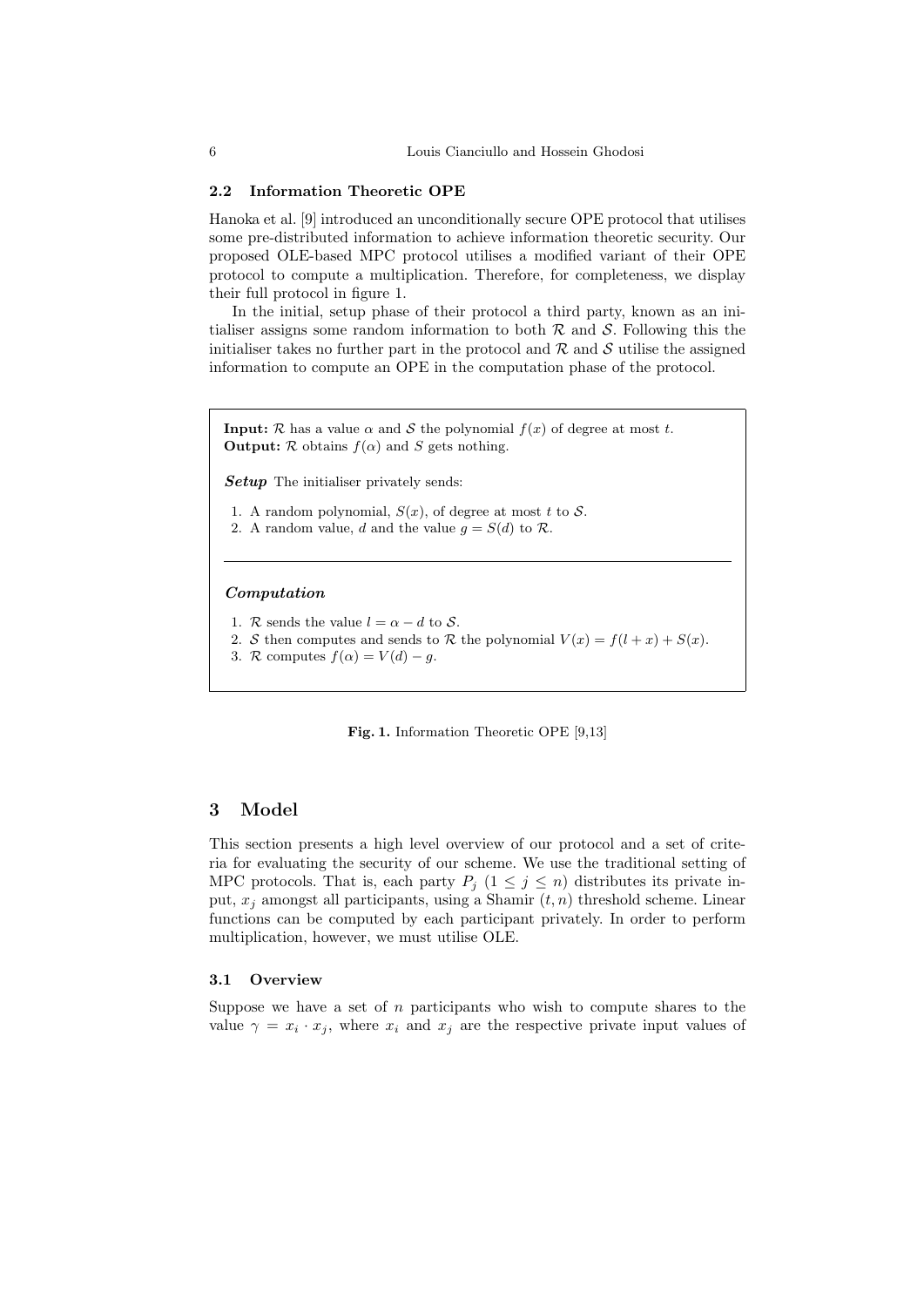participants  $P_i$  and  $P_j$ , for  $1 \leq i, j \leq n$  and  $i \neq j$ . Further suppose, that  $P_j$ utilises the polynomial  $f_j(x)$  to share  $x_j$  among all participants (via Shamir's secret sharing scheme), such that a given participant  $P_k$   $(k = 1, \dots, n)$  receives the share  $x_{j_k} = f_j(k)$  of  $x_j$ .

A simple method for computing shares of  $\gamma$  is to have each participant,  $P_k$ , simply send his share,  $x_{j_k}$ , to  $P_i$  who can then send back the value  $\gamma_k = x_i x_{j_k}$ . Due to the homomorphic nature of Shamir's secret sharing scheme the value  $\gamma_k$  is a share corresponding to the polynomial  $\Gamma(x) = x_i f_i(x)$  with free term  $x_i \cdot x_j$ . The obvious problem with this simple protocol is that neither  $P_i$ 's nor  $P_j$ 's privacy is maintained.

To keep  $P_i$ 's input,  $x_i$ , private we can have  $P_i$  introduce a random, private masking polynomial,  $h_i(x)$ , of degree at most t, with free term  $h_i(0) = 0$ . Now, when he receives a given share,  $x_{j_k}$ , we require  $P_i$  to send back  $\gamma_k = x_i x_{j_k} + h_i(k)$ . Each  $P_k$  now holds shares to the polynomial  $\Gamma(x) = x_i f_i(x) + h_i(x)$ . Intrinsically we can see that, due to Shamir's secret sharing scheme, the protocol is now tprivate with respect to  $P_i$ , as a set of t participants with t shares cannot compute any information relating to the effectively random polynomial  $\Gamma(x)$ . It remains to ensure the privacy of  $P_i$ .

Surprisingly, ensuring that  $P_i$ 's privacy is maintained is actually quite simple. Rather than having each  $P_k$  simply hand his share to  $P_i$  we instead have  $P_k$ and  $P_i$  utilise an OLE protocol, where  $P_k$  acts as the receiver and  $P_i$  as the sender. First  $P_i$  computes two polynomials,  $f_i(x) = x_i \cdot x$  and  $h_i(x)$  (the masking polynomial, as before). Each  $P_k$  ( $1 \leq k \leq n$ ) then acts as the receiver and executes an OPE protocol with  $P_i$  (who acts as the sender) to privately evaluate  $P_i$ 's polynomial,  $f_i(x)$  at the point  $x_{j_k}$ , as before  $P_i$  adds the masking polynomial to his computation.



Fig. 2. Overview of the protocol

Since the OLE protocol does not allow  $P_i$  to learn the evaluation point then the protocol can now be considered *t*-private for both  $P_i$  and  $P_j$ . Specifically,  $P_i$ 's privacy is maintained via the masking polynomial and  $P_j$ 's privacy is maintained via Shamir's secret sharing scheme and the OLE protocol. An overview of this is given in figure 2. Note that  $P_i$  will also use his share from  $x_j$  and compute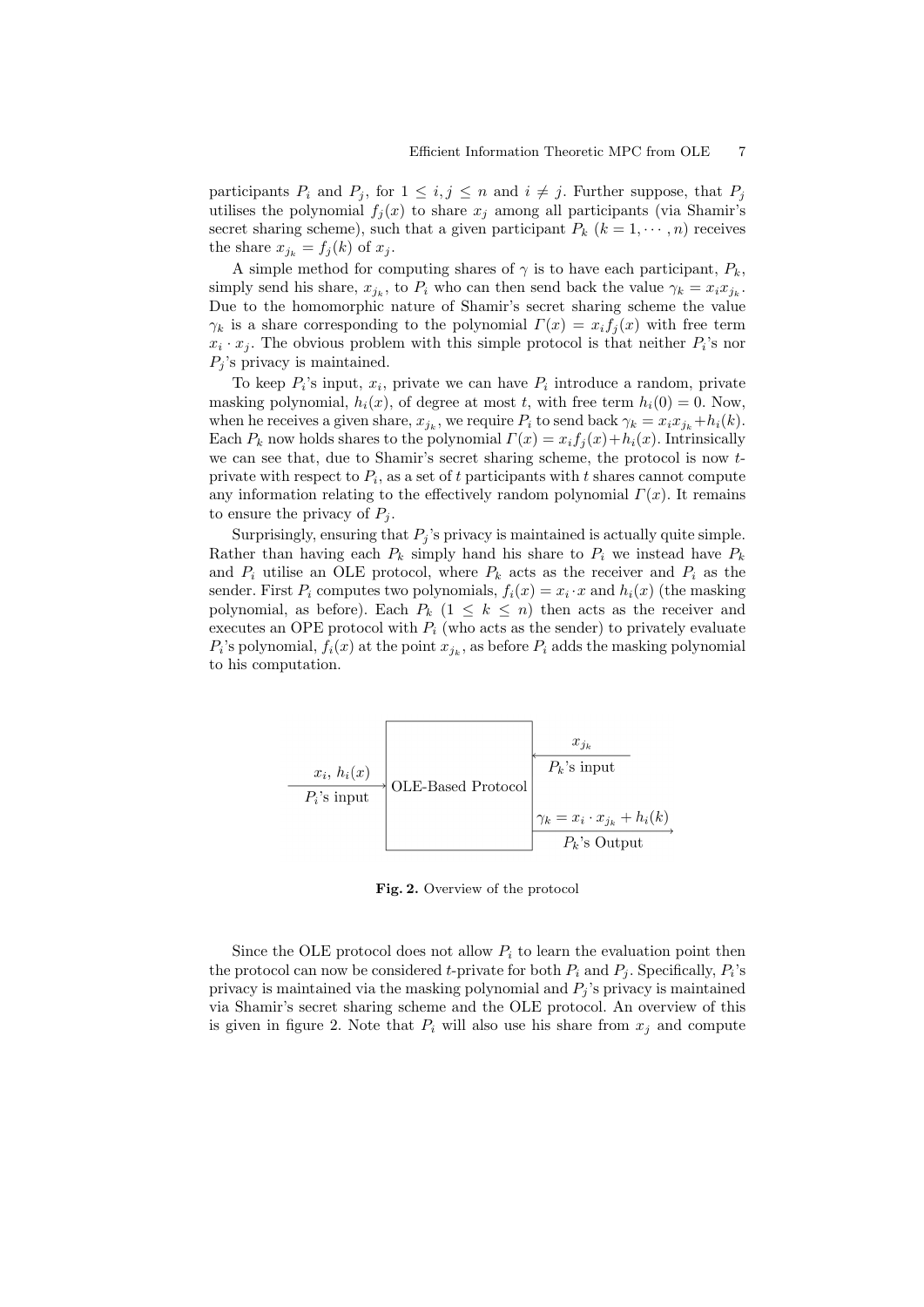his own share of  $\gamma = x_i \cdot x_j$  (of course, there is no need to perform OLE, as he plays the role of the sender and receiver at the same time).

#### 3.2 Security and Correctness

In order to prove the security and correctness of our proposed scheme we will evaluate it against the following criteria specified below:

- 1. Correctness Upon completion of the protocol each participant,  $P_k$  holds a share,  $\gamma_k$  of the polynomial  $\Gamma(x)$ , of degree at most t with free term  $\Gamma(0)=x_i\cdot x_j.$
- 2. **Privacy** A set of t or less participants, not including either  $P_i$  or  $P_j$ , cannot reduce their uncertainty of  $x_i$  or  $x_j$ .
- 3. Privacy with respect to  $P_i$  A set of t or less participants, including  $P_i$ , cannot reduce their uncertainty of  $x_i$ .
- 4. Privacy with respect to  $P_j A$  set of t or less participants, including  $P_i$ , cannot reduce their uncertainty of  $x_j$ .

We note that the last three criterion presented here simply encapsulate the notion of privacy given in definition 2.

# 4 Proposed OLE-Based MPC Protocol

Similar to the OPE protocol given in figure 1, our proposed multiplication protocol consists of two phases:

- 1. The Setup Phase: Where the initialiser privately sends some (essentially random) information to each participant involved in the protocol.
- 2. The Computation Phase: Where participants are able to compute shares to the multiplication.

Where our scheme differs, however, is in the addition of a masking polynomial  $(h<sub>i</sub>(x))$  and the limiting of the receivers polynomial to a degree no greater than 1 (OLE).

As per section 3.1 suppose we have a set of n participants  $P_1, \dots, P_n$ , with respective private inputs  $x_1, \dots, x_n$ , who wish to compute shares of the value  $\gamma = x_i \times x_j$  where  $i, j \in [1, n]$  and  $i \neq j$ . Participant  $P_j$  first privately distributes shares for  $x_i$  amongst all participants, using the polynomial  $f_i(x)$ , such that  $P_k$  $(1 \leq k \leq n)$  gets the share  $x_{i_k} = f_i(k)$ . To compute a share  $\gamma_k$ , of  $\gamma$  each  $P_k$ cooperates with  $P_i$  to execute our modified OLE protocol, with  $P_k$  essentially acting as the receiver and  $P_i$  acting as the sender for each  $P_k$ . Note that all computations are performed in the field  $\mathbb{F}_q$  where q is a prime number such that  $q > n$ . The full protocol is given in Figure 3.

In order to compute a share  $P_k$  and  $P_i$  exchange exactly 3 field elements (l and  $V(x)$ ). This gives a communication complexity of  $\mathcal{O}(q)$ . Therefore, the overall communication complexity, required for each of the  $n$  participants to compute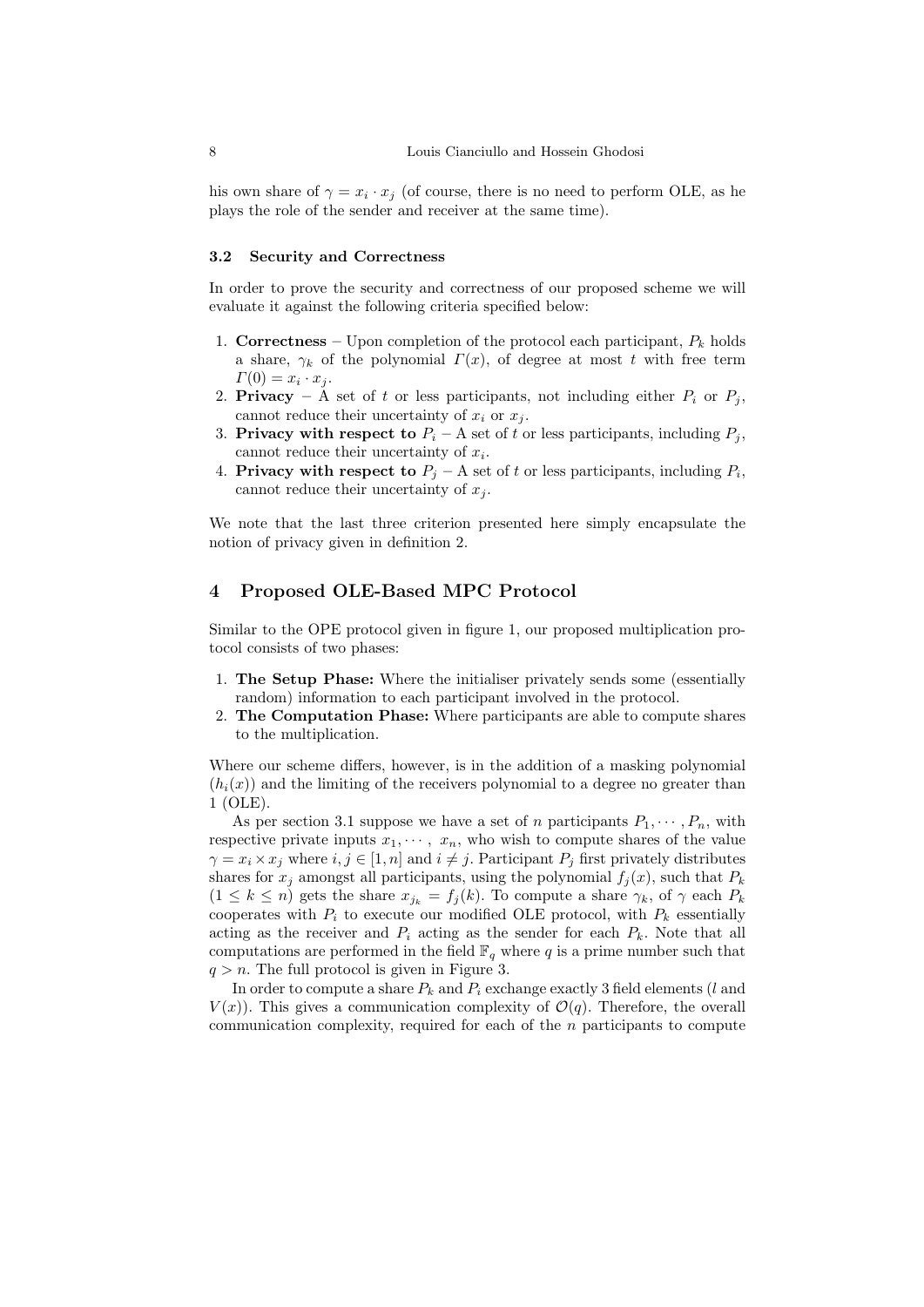his share can be given as  $\mathcal{O}(qn)$ . However, since the protocol is based on Shamir's  $(t, n)$  secret sharing scheme [12] we actually only require  $t + 1$  participants to ensure the output can be constructed. This gives a communication complexity of  $\mathcal{O}(qt)$ .

**Input:**  $P_i$  has  $x_i$  and  $P_k$  has the share  $x_{j_k}$ , of  $x_j$ . **Output:**  $P_k$  obtains the share  $\gamma_k$ , of  $\Gamma(x)$  where  $\Gamma(0) = x_i \cdot x_j$ .

Setup The initialiser privately sends:

- 1. A set of  $n-1$  random polynomials,  $S_{i_k}(x)$ , of degree at most 1 to  $P_i$  where  $k = 1, \dots, n$  and  $k \neq i$ .
- 2. A random value,  $d_k$  and the value  $g_k = S_{i_k}(d_k)$  to every participant  $P_k$ .

#### Computation

 $P_i$  privately computes:

- A masking polynomial,  $h_i(x)$  of degree at most t with  $f_i(0) = 0$ .
- The multiplication polynomial,  $f_i(x) = x_i \cdot x$ .

Each  $P_k$  then privately executes the following steps with  $P_i$ :

- 1.  $P_k$  sends the value  $l_k = x_{j_k} d_k$  to  $P_i$ .
- 2.  $P_i$  then computes and sends to  $P_k$  the polynomial  $V_k(x)$  which is computed as:

 $V_k(x) = h_i(k) + f_i(x + l_k) + S_{i_k}(x)$ 

3.  $P_k$  computes his share of  $\gamma$  as  $\gamma_k = V_k(d_k) - q_k$ .

Fig. 3. An information theoretic, OLE-based multiplication protocol for MPC

#### 4.1 Evaluation

In this section we evaluate the proposed protocol against the set of security criteria given in section 3.2. We note that all four of these criterion evaluate the specific multiplication protocol and not the actual MPC itself. That is, we evaluate the multiplication protocol only and assume that participants have not yet reconstructed the actual output of the MPC.

**Correctness** At the end of our protocol each participant,  $P_k$ , will now have a share of the polynomial:  $\Gamma(x) = h_i(x) + x_i f_j(x)$ . Since the free term of  $h_i(x)$ is equal to zero, we can say that  $\Gamma(0) = x_i f_j(0)$ . Now,  $f_j(x)$  has the free term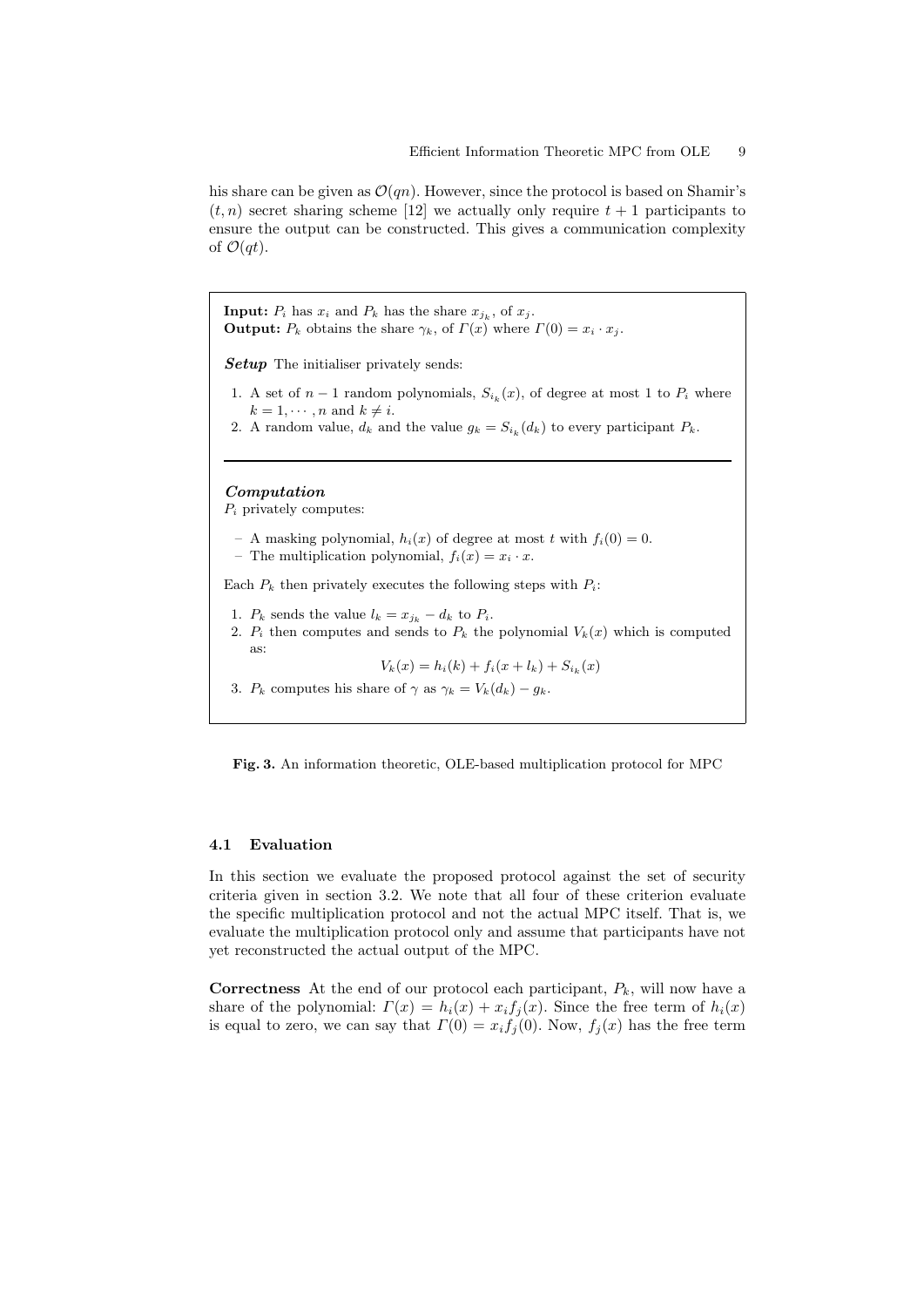$x_j$  and both  $h_i(x)$  and  $f_j(x)$  are of degree at most t. As a result of this we can conclude that correctness is achieved, as each  $P_k$  has a share to a polynomial,  $\Gamma(x)$ , of degree at most t, with free term equal to  $x_i \cdot x_j$ .

#### Privacy

**Theorem 1.** A set of t participants, not including  $P_i$  or  $P_j$ , cannot compute any information relating to  $x_i$  or  $x_j$ .

In order to prove this we must first show that the modified OLE protocol is secure. Following this, we need to prove that a set of  $t$  shares relating to the multiplication reveals no information.

*Proof.* Suppose that a given participant,  $P_k$  executes the multiplication protocol with  $P_i$ . After sending  $l_k$  to  $P_i$  he receivers the polynomial  $V_k(x) = h_i(k) + f_i(x +$  $l_k$ ) +  $S_{i_k}(x)$  which we can simplify as  $V_k(x) = v_k + z_k x$ . Let  $S_{i_k}(x) = \kappa_k + \omega_k x$ and recall that  $f_i(x) = x_i \cdot x$ , then we can rewrite the equation as  $V(x) = x_i$  $h_i(k) + x_i l_k + \kappa_k (x_i + \omega_k)x$ . This gives  $P_k$  the following information:

$$
v_k = h_i(k) + x_i l_k + \kappa_k
$$
  

$$
z_k = x_i + \omega_k
$$

Since the values  $\omega_k$  and  $\kappa_k$  (as well as the coefficients of  $h_i(x)$ ) are chosen at random,  $P_k$  cannot gain any information from the above equations. The next step in the protocol is for  $P_k$  to compute  $\gamma_k = V(d_k) - g_k$ , which can be written as  $\gamma_k = h_i(k) + x_i x_{i_j}$ . Individually, this gives no information to  $P_k$  as he does not know the value of either  $h_i(k)$  or  $x_i$ , it remains to be seen if a coalition of participants can compute any information.

Without loss of generality suppose that the first set of t participants,  $P_1, \cdots, P_t$ pool their information together. Let  $h_i(x) = m_1x + m_2x^2 + \cdots + m_tx^t$ , then the coalition can compute the following system:

$$
\gamma_1 = x_i \cdot x_{i_1} + m_1 + m_2 + \dots + m_t
$$
  
\n
$$
\gamma_2 = x_i \cdot x_{i_2} + 2m_1 + 4m_2 + \dots + 2^t m_t
$$
  
\n
$$
\vdots
$$
  
\n
$$
\gamma_t = x_i \cdot x_{i_t} + t m_1 + t^2 m_2 + \dots + t^t m_t
$$

Due to the perfectness of of Shamir's secret sharing scheme [4,12] the above system does not reveal any information to the participants as they effectively have a set of  $t$  shares relating to a degree  $t$  polynomial. This becomes even more evident when we take into account that  $x_{i_k} = f_i(k)$  meaning that each  $P_k$  has a share of the polynomial  $\Gamma = x_i f_i(x) + h_i(x)$ .

The end result being that a coalition of t participants cannot reduce their uncertainty of  $x_i$ . The same is also true for  $x_j$ , as collectively the coalition only has t shares of  $f_i(x)$ .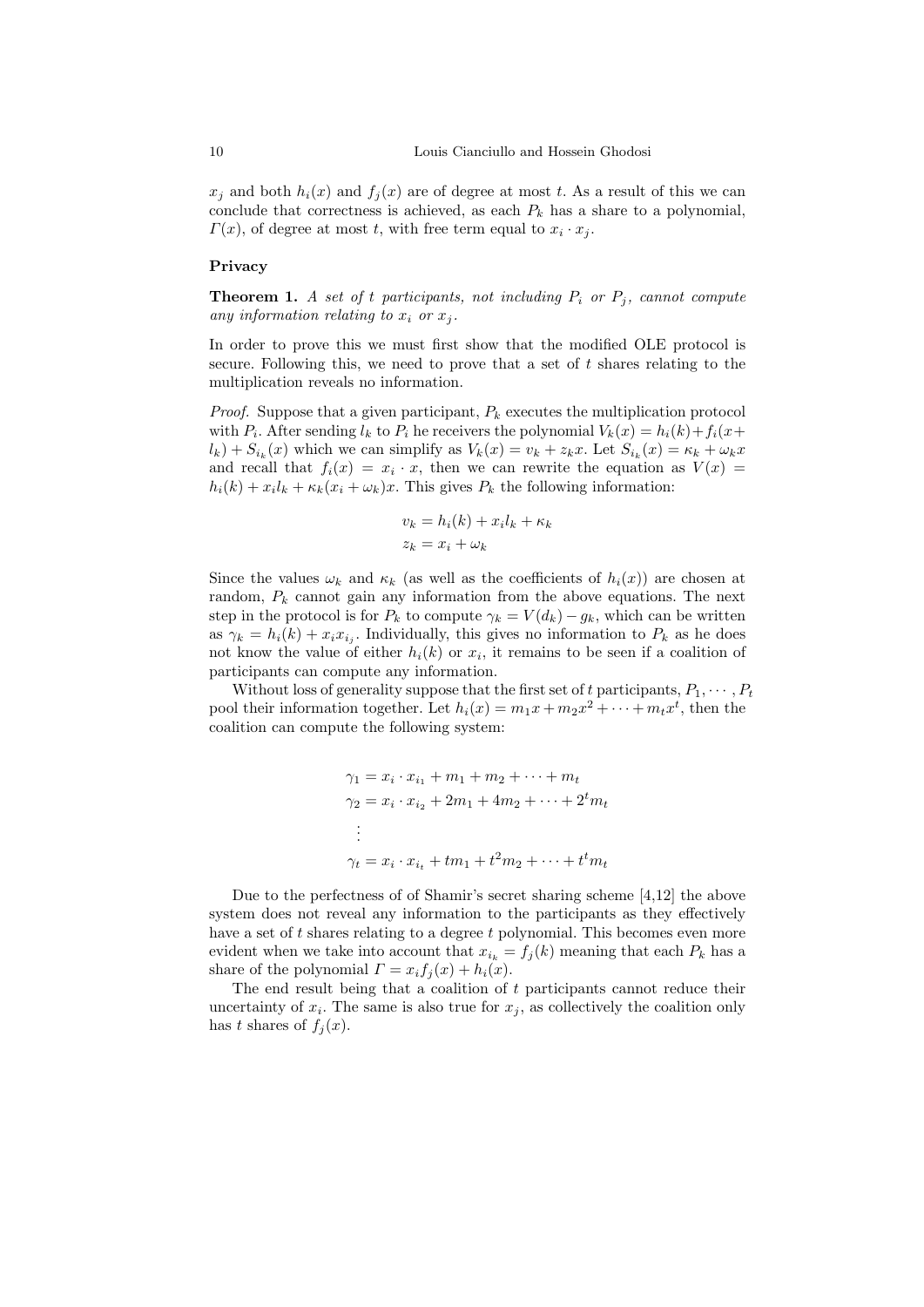#### Privacy with respect to  $P_i$

**Theorem 2.** A set of t participants, including  $P_i$ , cannot compute any information relating to  $x_i$ .

Proof. The proof of this is similar to the proof of theorem 1 along with some extra information. Namely, we now assume that the coalition of participants has the values of both  $f_i(x)$  and, consequently  $x_i$ . The first, obvious ramification of this is that the coalition now know the shares of every other participant relating to  $x_j$ . This actually gives them no advantage, in regards to the OLE, as they do not know (and cannot compute) the values given to the other participants by the initialiser (namely  $d_k$  and  $g_k$ ). We therefore only need to prove that knowing  $f_j(x)$  reveals no information relating to  $x_i$ .

As before, at the end of the protocol each participant has a share to the polynomial  $\Gamma(x) = x_i f_i(x) + h_i(x)$ . It is easy to see that if the coalition can compute  $\Gamma(x)$  or even  $h_i(x)$  then they can easily compute  $x_i$ . However, the coalition do not hold direct shares to  $h_i(x)$ , so even knowing  $h_i(0) = 0$  gives them nothing. Furthermore, to compute any information relating to  $\Gamma(x)$  would require the coalition to compute a solution to the system given in the proof of theorem 1.

Computing a solution to this system is analogous to solving a system of equations composed of  $t + 1$  unknowns  $(x_i)$  and the coefficients of  $h_i(x)$  and t equations. We can therefore conclude that a set of participants, including  $P_i$ cannot reduce their uncertainty of  $x_i$ .

## Privacy with respect to  $P_i$

**Theorem 3.** A set of t participants, including  $P_i$ , cannot compute any information relating to  $x_i$ .

Proof. In the proof of theorem 1 it was shown that the modified OLE is secure, therefore to prove the above theorem we need to show that a coalition of t participants, including  $P_i$ , with t shares relating to  $\Gamma(x) = x_i f_j(x) + h_i(x)$ and t shares of  $f_i(x)$  cannot compute any information relating to  $x_i$ . First, let  $f_j(x) = x_j + W_1x + \cdots + W_tx^t$  and assume, as before, that a coalition composed of the first t participants (which includes  $P_i$ ) pool their knowledge. They can construct the following system from their shares of  $\Gamma(x)$ :

$$
\gamma_1 = x_i \cdot (x_j + W_1 + \dots + W_t) + h_i(1)
$$
  
\n
$$
\gamma_2 = x_i \cdot (x_j + 2W_1 + \dots + 2^t W_t) + h_i(2)
$$
  
\n
$$
\vdots
$$
  
\n
$$
\gamma_t = x_i \cdot (x_j + tW_1 + \dots + t^t W_t) + h_i(t)
$$

From the shares of  $f_j(x)$  we get: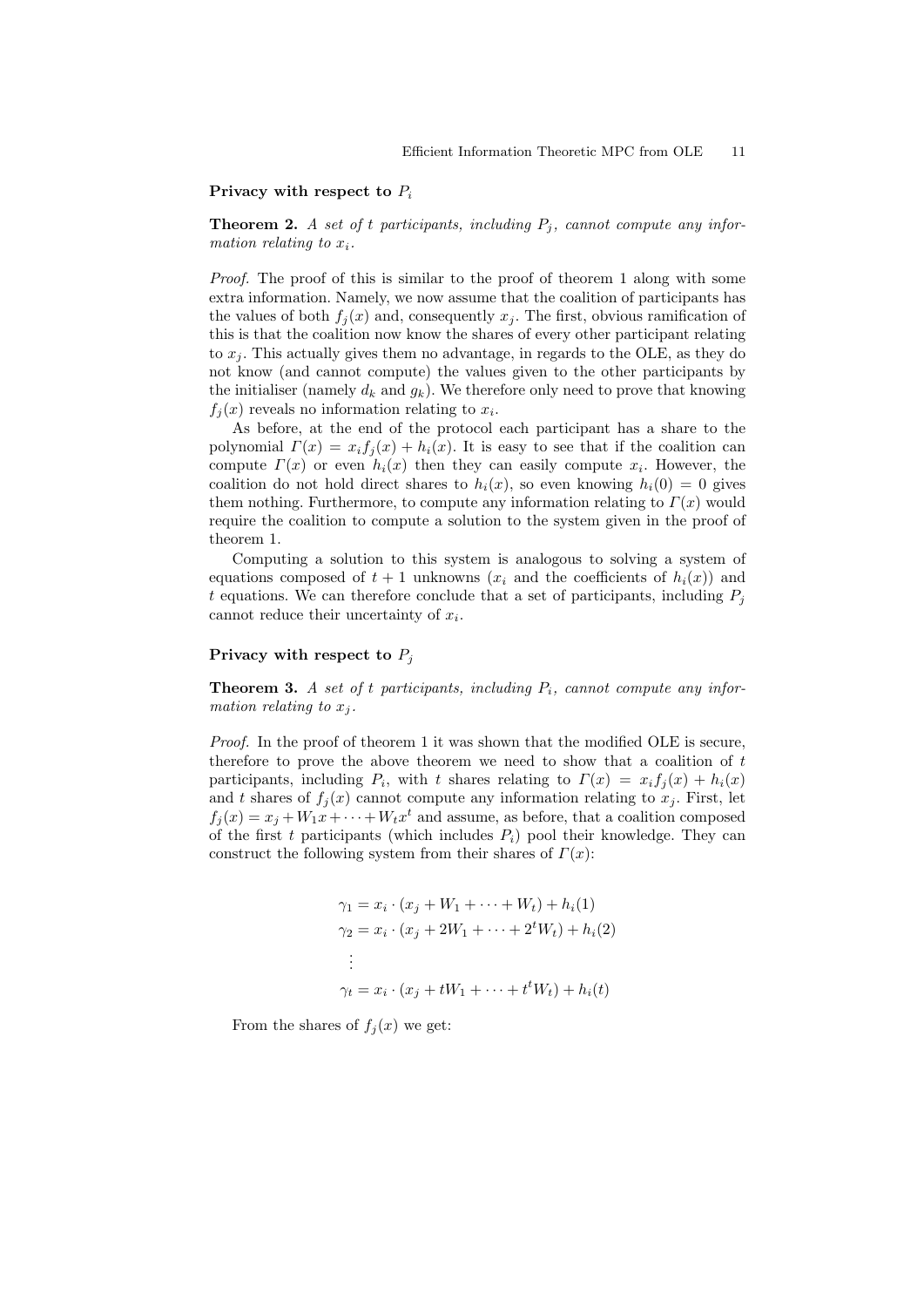$$
x_{j_1} = x_j + W_1 + \dots + W_t
$$
  
\n
$$
x_{j_2} = x_j + 2W_1 + \dots + 2^t W_t
$$
  
\n
$$
\vdots
$$
  
\n
$$
x_{j_t} = x_j + tW_1 + \dots + t^t W_t
$$

It is easy to see that the two systems are actually linearly dependent. Since the values of  $x_i$  and  $h_i(x)$  are known to the coalition, this results in a system composed of  $t + 1$  unknowns (the coefficients of  $f_i(x)$ ) and only t linearly independent equations. The net result of this is that each value of  $x_j$  is, from the point of view of the coalition, equally likely. Meaning that they cannot compute any information relating to  $x_i$ .

### References

- 1. Beaver, D.: Efficient Multiparty Protocols Using Circuit Randomization. In: Feigenbaum, J. (ed.) Advances in Cryptology — CRYPTO '91. pp. 420–432. Springer Berlin Heidelberg (1992)
- 2. Ben-Or, M., Goldwasser, S., Wigderson, A.: Completeness Theorems for Noncryptographic Fault-tolerant Distributed Computation. In: Proceedings of the Twentieth Annual ACM Symposium on Theory of Computing. STOC '88, ACM, New York, NY, USA (1988)
- 3. Benaloh, J.C.: Secret sharing homomorphisms: Keeping shares of a secret secret (extended abstract). In: Odlyzko, A.M. (ed.) Advances in Cryptology — CRYPTO' 86. pp. 251–260. Springer Berlin Heidelberg, Berlin, Heidelberg (1987)
- 4. C. L. F. Corniaux, H. Ghodosi: An entropy-based demonstration of the security of Shamir's secret sharing scheme. In: 2014 International Conference on Information Science, Electronics and Electrical Engineering. vol. 1, pp. 46–48 (Apr 2014)
- 5. Chang, Y.C., Lu, C.J.: Oblivious polynomial evaluation and oblivious neural learning. In: Boyd, C. (ed.) Advances in Cryptology — ASIACRYPT 2001. pp. 369–384. Springer Berlin Heidelberg, Berlin, Heidelberg (2001)
- 6. Chaum, D., Crépeau, C., Damgård, I.: Multiparty Unconditionally Secure Protocols. In: Proceedings of the Twentieth Annual ACM Symposium on Theory of Computing. pp. 11–19. STOC '88, ACM, New York, NY, USA (1988)
- 7. Döttling, N., Ghosh, S., Nielsen, J.B., Nilges, T., Trifiletti, R.: Tinyole: Efficient actively secure two-party computation from oblivious linear function evaluation. In: Proceedings of the 2017 ACM SIGSAC Conference on Computer and Communications Security. pp. 2263–2276. CCS '17, ACM, New York, NY, USA (2017)
- 8. Goldreich, O., Micali, S., Wigderson, A.: How to play any mental game. In: Proceedings of the Nineteenth Annual ACM Symposium on Theory of Computing. pp. 218–229. STOC '87, ACM, New York, NY, USA (1987), http://doi.acm.org/10.1145/28395.28420
- 9. Hanaoka, G., Imai, H., Mueller-Quade, J., Nascimento, A.C.A., Otsuka, A., Winter, A.: Information Theoretically Secure Oblivious Polynomial Evaluation: Model, Bounds, and Constructions. In: Wang, H., Pieprzyk, J., Varadharajan, V. (eds.) Information Security and Privacy. pp. 62–73. Springer Berlin Heidelberg (2004)